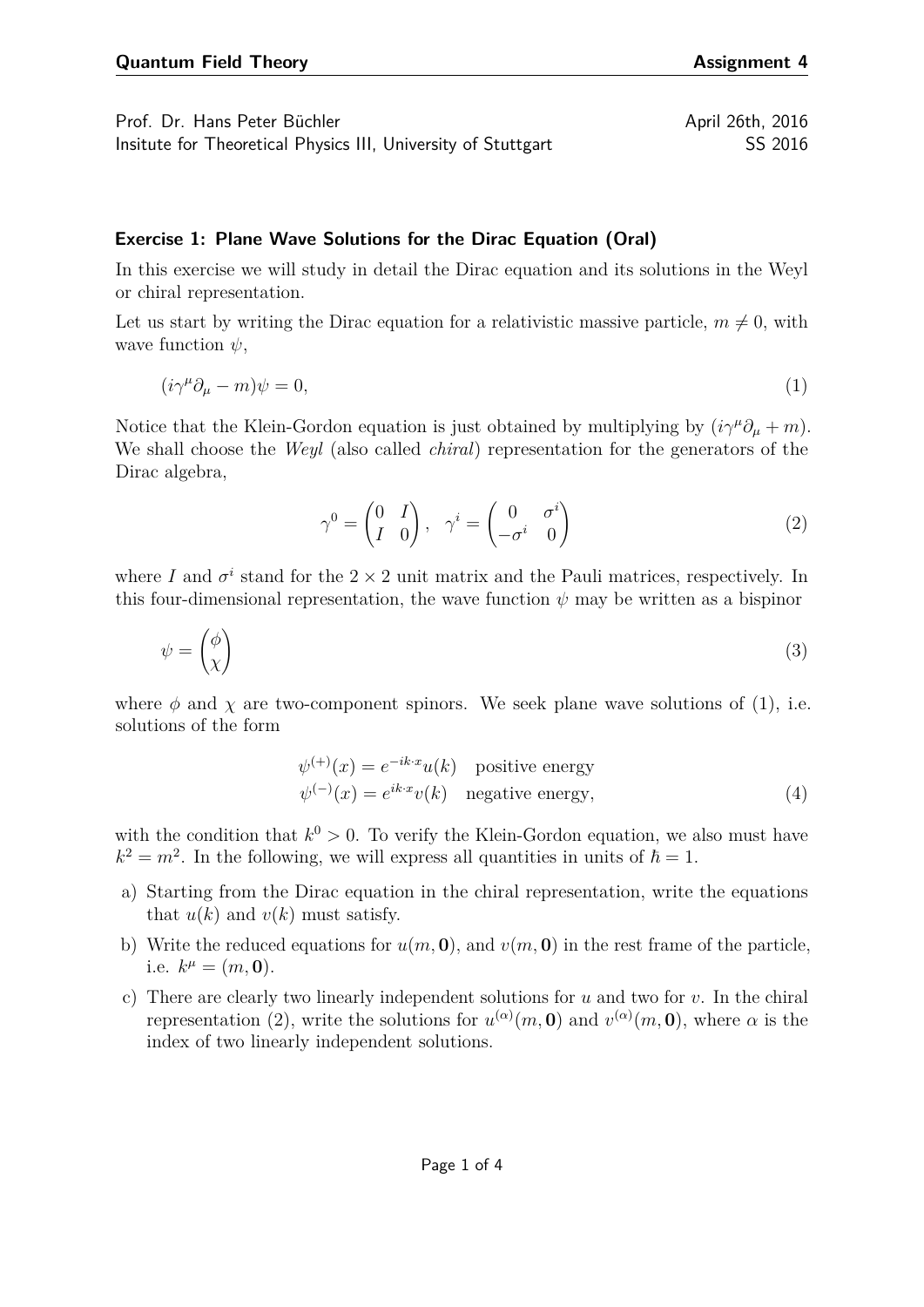d) We shall write the complete solution as

$$
u^{(\alpha)}(k) = U^{(\alpha)}(k)u^{(\alpha)}(m, 0), \tag{5}
$$

$$
v^{(\alpha)}(k) = V^{(\alpha)}(k)v^{(\alpha)}(m, \mathbf{0}), \tag{6}
$$

show what are the equations that  $U^{(\alpha)}(k)$  and  $V^{(\alpha)}(k)$  must satisfy.

e) We shall define the conjugate wave function as

$$
\bar{\psi} \equiv \psi^{\dagger} \gamma^{0},\tag{7}
$$

write the equations that  $\bar{u}^{\alpha}(k)$  and  $\bar{v}^{\alpha}(k)$  must satisfy.

f) In evaluating Feynman diagrams, we will often wish to sum over the polarization states of fermion. We can derive the relevant completeness relations with the following sums:

$$
\Lambda_{+}(k) \equiv \sum_{\alpha=1,2} u^{\alpha}(k)\bar{u}^{\alpha}(k)
$$
  
\n
$$
\Lambda_{-}(k) \equiv -\sum_{\alpha=1,2} v^{\alpha}(k)\bar{v}^{\alpha}(k).
$$
\n(8)

please calculate them.

## **Exercise 2: Relativistic Hydrogen-like atoms (Written, 5 points)**

In this exercise, we want to calculate the spectrum of the relativistic hydrogen atom with the Dirac equation (therefore including spin). To this end, we consider the coupling to an external electromagnetic field characterized by its potential  $A_\mu$  via the minimal coupling prescription

<span id="page-1-0"></span>
$$
\partial_{\mu} \to \partial_{\mu} + ieA_{\mu},\tag{9}
$$

where *e* is the (negative) electric charge. In quantum electrodynamics, the electric charge is considered as a coupling constant and in natural units is dimensionless. It is related to the fine-structure constant (also known as Sommerfeld's constant) by  $\alpha = \frac{e^2}{4\pi}$  $rac{e^2}{4\pi}$ .

a) Consider the Klein-Gordon equation with minimal coupling and a static vector potential  $A_0 = \frac{Ze}{4\pi r}$  $\frac{Ze}{4\pi r}$ . Use the ansatz  $\phi(t, \mathbf{r}) = e^{-iEt}\phi(\mathbf{r})$  and show that the Klein-Gordon equation in spherical coordinates reduces to

$$
\left(-\partial_r^2 - \frac{2}{r}\partial_r + \frac{L^2 - Z^2\alpha^2}{r^2} - \frac{2Z\alpha E}{r} - (E^2 - m^2)\right)\phi = 0,\tag{10}
$$

with  $L^2$  the angular momentum operator.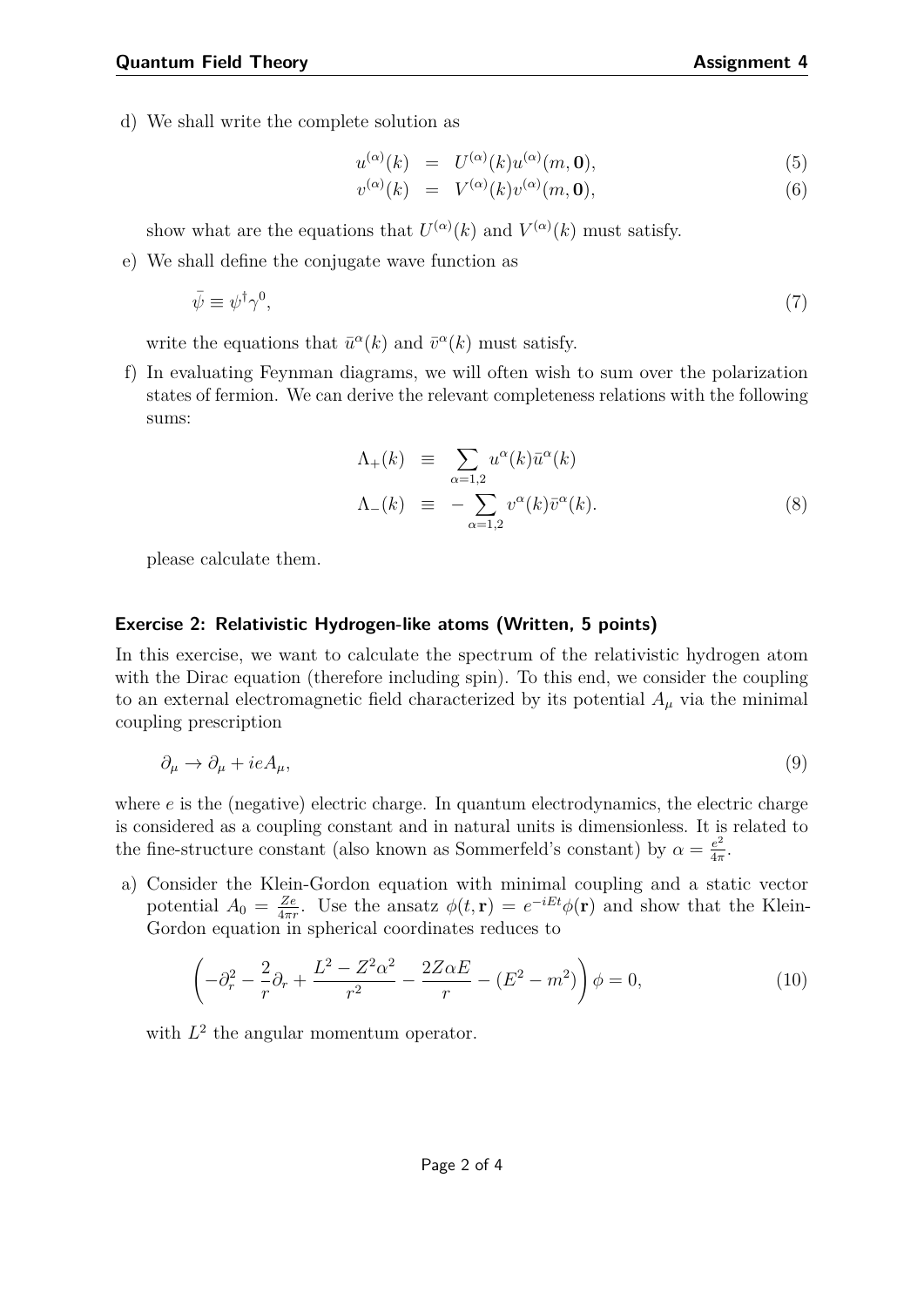b) Use the substitutions

$$
L^2 \rightarrow L^2 - Z^2 \alpha^2 \tag{11}
$$

$$
\alpha \rightarrow \alpha \frac{E}{m} \tag{12}
$$

<span id="page-2-0"></span>
$$
\varepsilon \rightarrow \frac{E^2 - m^2}{2m} \tag{13}
$$

to get an equation which is equivalent to the Schrödinger equation for the nonrelativistic hydrogen atom. Show that the spectrum of the relativistic hydrogen atom without spin is then given by

$$
E_{nl} = \frac{m}{\sqrt{1 + (Z^2 \alpha^2 / (n - \delta_l)^2)}},\tag{14}
$$

with

$$
\delta_l = l + \frac{1}{2} - \sqrt{\left(l + \frac{1}{2}\right)^2 - Z^2 \alpha^2}.
$$
\n(15)

c) In order to include the spin, we turn to the Dirac equation. Write down the Dirac equation with the minimal coupling prescription [\(9\)](#page-1-0). Multiply the equation by  $i\gamma^{\mu}\partial_{\mu} - e\gamma^{\mu}A_{\mu} + m$  and bring your result into the form

$$
\left[ (i\partial_{\mu} - eA_{\mu})^2 - \frac{e}{2}\sigma^{\mu\nu}F_{\mu\nu} - m^2 \right] \psi = 0, \qquad (16)
$$

with

$$
\sigma^{\mu\nu} = \frac{i}{2} \left[ \gamma^{\mu}, \gamma^{\nu} \right]. \tag{17}
$$

We choose for the four-potential  $A_\mu$  again  $A_0 = -\frac{Ze}{4\pi r}$  $\frac{Ze}{4\pi r}$ ,  $\mathbf{A} = 0$ . Using the Weyl representation for the  $\gamma$  matrices, show that [\(16\)](#page-2-0) reduces to

<span id="page-2-1"></span>
$$
\left[ -\left(\partial_r^2 + \frac{2}{r}\partial_r\right) + \frac{L^2 - Z^2\alpha^2 \mp iZ\alpha\sigma \cdot \hat{r}}{r^2} - \frac{2Z\alpha E}{r} - \left(E^2 - m^2\right) \right] \psi_{\pm} = 0, \tag{18}
$$

where  $\hat{r} = \mathbf{r}/r$ .

d) In order to diagonalize the Hamiltonian in [\(18\)](#page-2-1), we introduce the total angular momentum operator  $J = L + \sigma/2$  which commutes with the Hamiltonian and  $L^2$ . Consider now the subspace where  $J^2 = j(j+1), J_z = m$   $(j = \frac{1}{2})$  $\frac{1}{2}$ ,  $\frac{3}{2}$  $\frac{3}{2}, \ldots$ ;  $-j \leq m \leq j$ ) and  $L^2 = l(l+1)$ . Which values the integer *l* can take? Show that in this subspace the operator  $L^2 - Z^2 \alpha^2 \mp iZ \alpha \sigma \hat{r}$  takes the following form

$$
L^{2} - Z^{2} \alpha^{2} \mp iZ \alpha \sigma \hat{r} = \begin{pmatrix} (j + \frac{1}{2})(j + \frac{3}{2}) - Z^{2} \alpha^{2} & \mp iZ \alpha \\ \mp iZ \alpha & (j - \frac{1}{2})(j + \frac{1}{2}) - Z^{2} \alpha^{2} \end{pmatrix}.
$$
 (19)